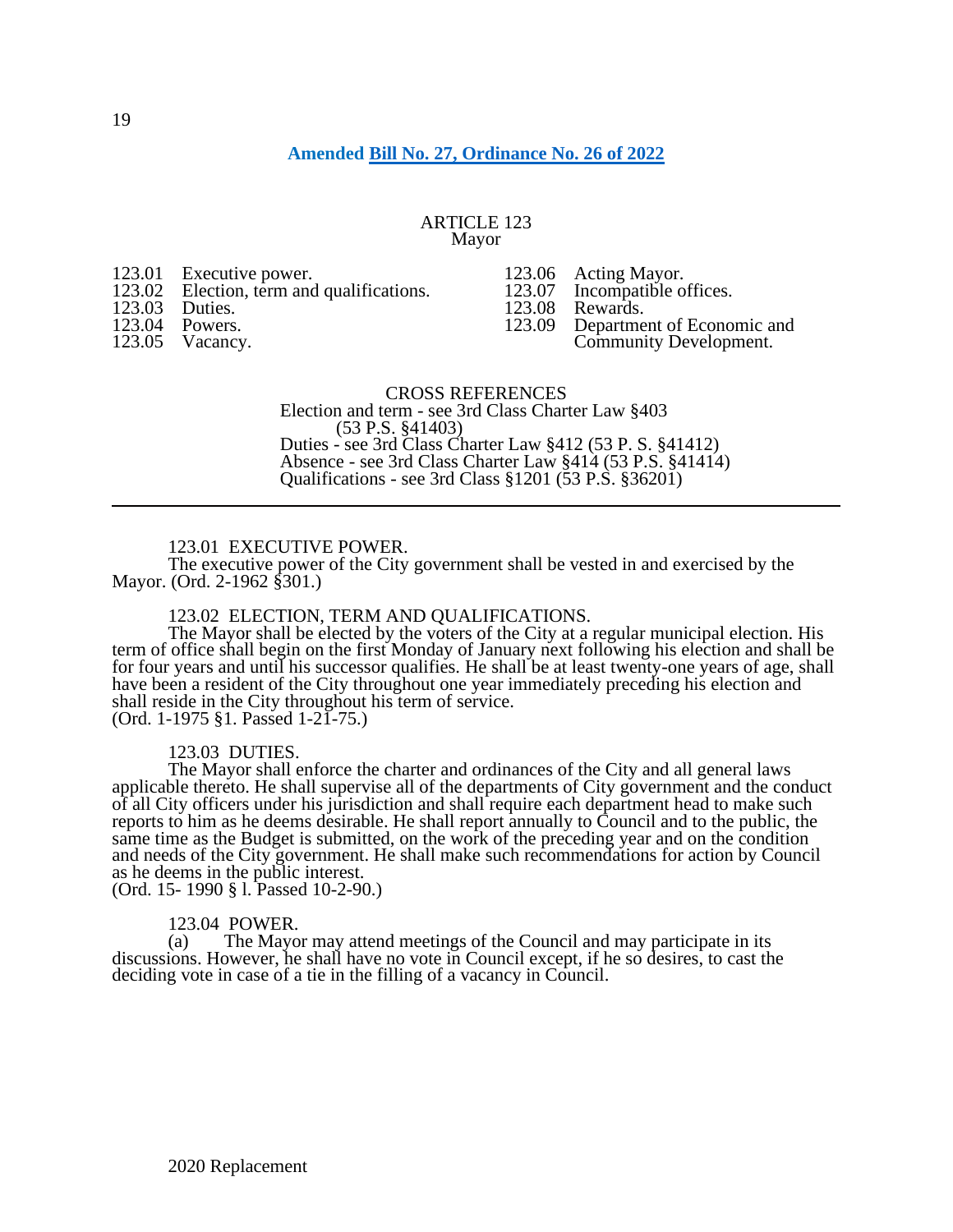(b) All bonds, notes, contracts and written obligations of the City shall be executed by the Mayor together with the Controller.

In the carrying out of his duty to supervise the departments of City government and the conduct of all City officers under his jurisdiction, the Mayor may issue subpoenas and compulsory processes, under his official seal, for the attendance of such persons and the production of such books and papers as he deems necessary and may have enforcement of such subpoenas by the Court of Common Pleas of York County.

(d) The Mayor shall appoint all department heads with the advice and consent of a majority of Council passing upon the appointment. The Mayor, at his pleasure, may remove any department head after notice and an opportunity to be heard; but before removing such person, the Mayor shall file a written notice of his intent to remove with Council, the removal becoming effective on the twentieth day after such filing. Any employee of a department may be removed by the head of the department with the approval of the Mayor. (Ord. 2-1962 §304.)

#### 123.05 VACANCY.

(a) If vacancy occurs in the office of Mayor, Council shall fill such vacancy within thirty days by choosing a qualified person to serve as Mayor until the first Monday in January following the next municipal election occurring at least 200 days after the vacancy occurs. At such municipal election a qualified person shall be elected to serve from the first Monday of January following, for a new term of four years. If a vacancy occurs within 200 days of a regular municipal election at which the office of Mayor is to be filled for a new term of four years, the person selected by Council shall serve only until the first Monday in January following such election.

(b) If a vacancy in the office of Mayor is not filled by Council within the time specified above, the Court of Common Pleas of York County, upon petition of ten or more qualified electors of the City, shall fill such vacancy by the appointment of a qualified person for the portion or all of the unexpired term as provided in subsection (a) of this section.

(c) Until such time as either Council or the court fills a vacancy in the office of Mayor, the Director of the Department of Administration shall serve as Mayor and shall possess all the rights, perform all the duties and exercise all the powers thereof.  $(Ord. 2-1962 \$ \$305.)

#### 123.06 ACTING MAYOR.

The Mayor shall designate by executive order any department head or the City Clerk to act as Mayor whenever the Mayor is unable to attend to the duties of his office; and the person so designated shall possess all of the rights, powers and duties of the Mayor. If the disability of the Mayor to attend to his duties persists for sixty consecutive days, Council shall appoint one of its members as Acting Mayor; and such member shall succeed to all of the rights, powers and duties of the Mayor or then Acting Mayor, as the case may be, until such time as the disability of the Mayor ceases or a vacancy occurs in the office of Mayor or the term of office of the Mayor expires. (Ord. 2-1962 § 306.)